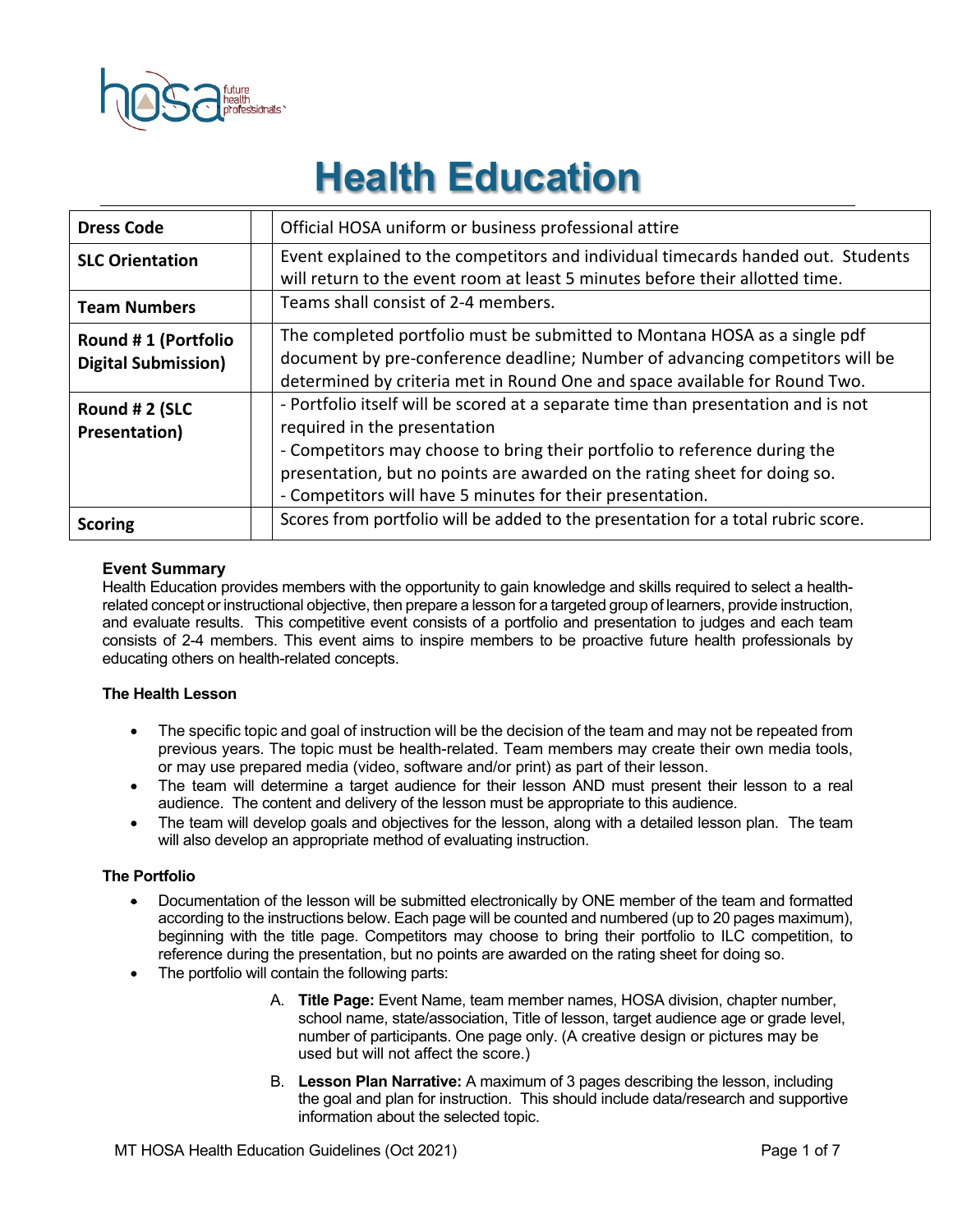- C. **Lesson Outline:** A maximum of 2 pages of a timed outline that shows the segments of the lesson. This outline will help judges evaluate the opening, organization, delivery, and close of the instructional presentation.
- D. **Materials:** A maximum of 9 pages of materials related to or used in the lesson. These materials may include, but are not limited to, photographs of the lesson, lesson handouts, scripts, worksheets, and multimedia printouts.
- E. **Feedback Tools:** A maximum of 4 pages of lesson evaluation tools or feedback. These materials may include tests, written evaluations, surveys, or any other written feedback used to evaluate audience learning.
- F. **Reference Page:** List the literature cited to give guidance to the portfolio. American Psychological Association (APA) is the preferred resource in Health Sciences. One page only. *Points will be awarded for compiling a clean, legible reference page, but the formatting of the reference page is not judged.*
- G. Pages above the maximum allowance will not be evaluated and no points will be given for information in excess pages.
- H. Pages will be:
	- i. one-sided, typed,
	- ii. in 12 pt. Arial font, double-spaced,
	- iii. on  $8\frac{1}{2}$ " x 11" paper with 1" margins,
	- iv. numbered on top right side of each page (not counting title page), and have a Running header with last name, & name of event.

#### **The Competitive Process**

- Presentation with Judges **–** All team members will report to the event site.
- The presentation is to be no more than five (5) minutes. The timekeeper will
	- announce the time when there is one (1) minute remaining in the presentation. The timekeeper will stop the presentation after five (5) total minutes and the team will be excused.
- The purpose of the presentation is to communicate information about the project to the judges. The presentation MUST include:
	- 1. the goal of their instructional topic, instructional planning process, and, why they did what they did.
	- 2. the value of their lesson/topic to the chosen audience.
	- 3. the actual lesson highlighting the presentation outline, the use of presentation tools, and electronic media.
	- 4. the role that each team member played in the preparation and delivery of the lesson.
	- 5. the techniques they used to evaluate the effectiveness/impact of their instruction.
- Teams should explain to the judges the items listed below in the rating sheet. All team members must take an active role in the presentation.
- Use of index card notes during the presentation are permitted. Electronic notecards (on a tablet, smart phone, laptop, etc.) are permitted, but may not be shown to judges.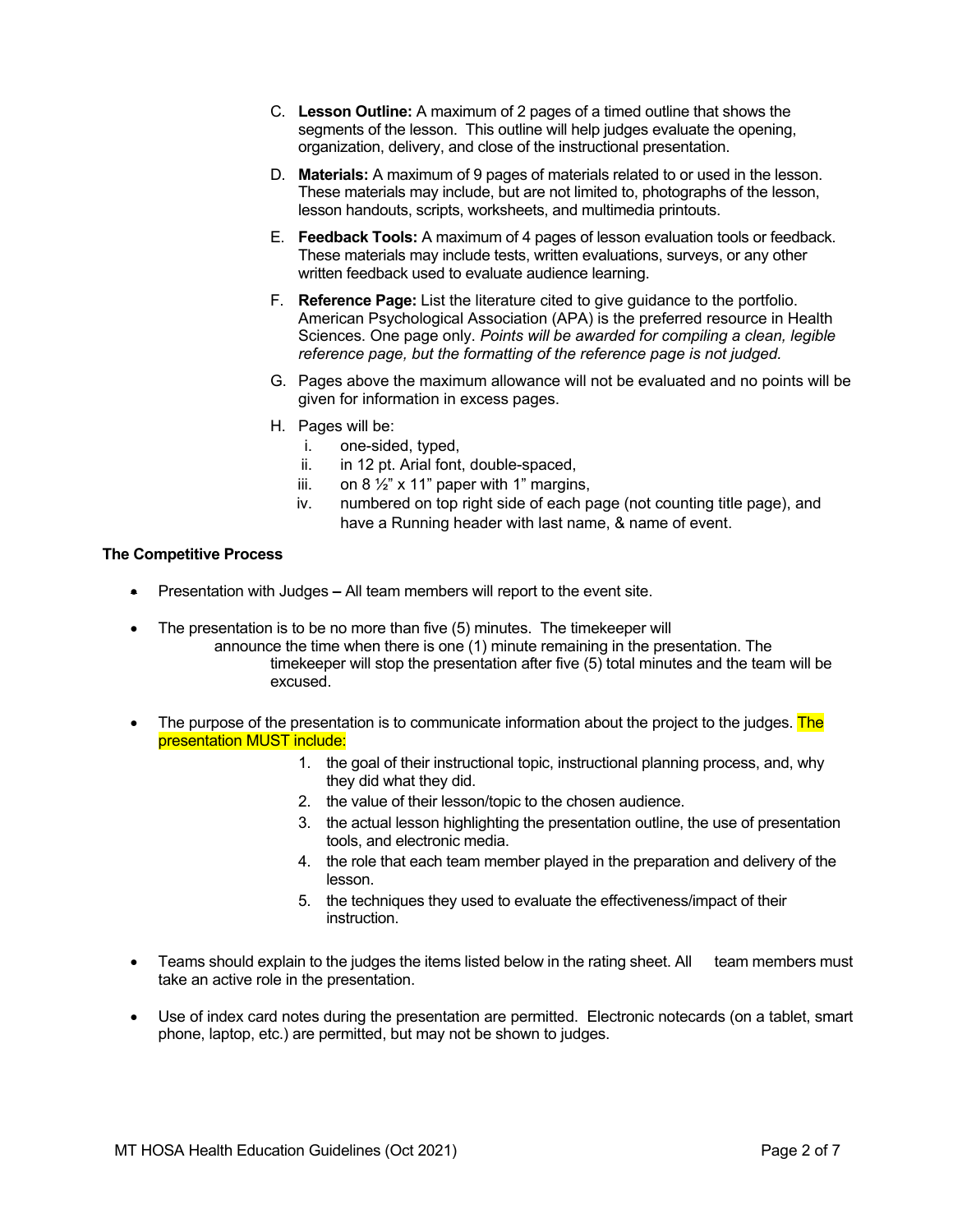### **Required Digital Uploads**

• The completed portfolio must be uploaded as a single document, pdf preferred, by ONE member of the team to Montana HOSA by the pre-conference deadline.

## **Competitor Must Provide**

- $\Box$  A .pdf of the portfolio electronically submitted by published deadline
- $\Box$  Notes on index cards or in electronic format for use during the presentation (optional)
- $\Box$  Watch with second hand (optional)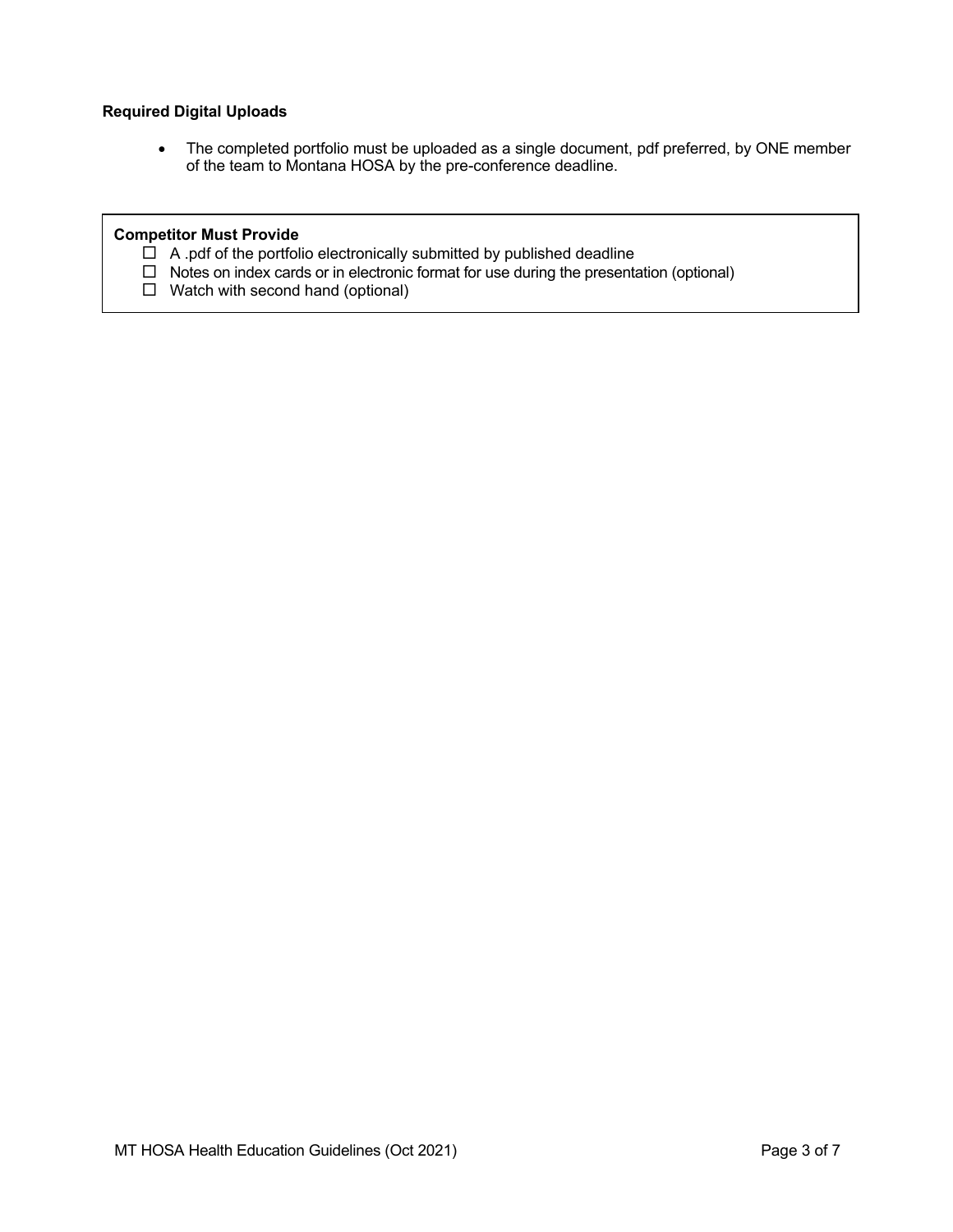# **HEALTH EDUCATION – Judge's Rating Sheet**

| Section # | Judge's Signature |     |               |
|-----------|-------------------|-----|---------------|
| Team#     | Division: MS      | -SS | PS/Collegiate |

One PDF file with Portfolio Uploaded Online\*: Yes \_\_\_\_ No \_\_\_\_

\*If the materials are not uploaded, please note that applicable items on the rubric below cannot be judged.

|    | A. Quality of                                             | <b>Excellent</b>                                                                                                                                                                                                                                                                                                          | Good                                                                                                                                                                                                                                           | Average                                                                                                                                                                                                | Fair                                                                                                                                                                                                         | Poor                                                                                                                                 | <b>JUDGE</b> |
|----|-----------------------------------------------------------|---------------------------------------------------------------------------------------------------------------------------------------------------------------------------------------------------------------------------------------------------------------------------------------------------------------------------|------------------------------------------------------------------------------------------------------------------------------------------------------------------------------------------------------------------------------------------------|--------------------------------------------------------------------------------------------------------------------------------------------------------------------------------------------------------|--------------------------------------------------------------------------------------------------------------------------------------------------------------------------------------------------------------|--------------------------------------------------------------------------------------------------------------------------------------|--------------|
|    | <b>Portfolio</b>                                          | 5 points                                                                                                                                                                                                                                                                                                                  | 4 points                                                                                                                                                                                                                                       | 3 points                                                                                                                                                                                               | 2 points                                                                                                                                                                                                     | 0 points                                                                                                                             | <b>SCORE</b> |
| 1. | <b>Title Page</b><br><b>Content</b>                       | Event Name, team<br>member names,<br>HOSA division,<br>chapter number,<br>school name,<br>chartered<br>association, Title of<br>lesson, target<br>audience age or<br>grade level, number<br>of participants. One<br>page only.                                                                                            | N/A                                                                                                                                                                                                                                            | N/A                                                                                                                                                                                                    | N/A                                                                                                                                                                                                          | Portfolio not<br>submitted OR all<br>requirements are<br>not met.                                                                    |              |
| 2. |                                                           | Reference Page The reference page<br>is included in the<br>portfolio submission.                                                                                                                                                                                                                                          | N/A                                                                                                                                                                                                                                            | N/A                                                                                                                                                                                                    | N/A                                                                                                                                                                                                          | Portfolio not<br>submitted or no<br>reference page is<br>included in the<br>portfolio.                                               |              |
| 3. | Spelling,<br>grammar,<br>punctuation,<br>neatness         | There are no<br>spelling or<br>grammatical errors<br>throughout the entire<br>portfolio. The<br>portfolio is very neat<br>and presentable.                                                                                                                                                                                | There are a few<br>minor misspellings<br>or grammatical<br>errors that will be<br>easy to fix to make<br>it appeal to the<br>viewer. The<br>portfolio is neat,<br>with only minor<br>examples where<br>the pages could be<br>better organized. | There is a mix of<br>good spelling and<br>poor spelling or<br>proper grammar and<br>improper grammar.<br>The portfolio is<br>presentable,<br>although some<br>pages appear to be<br>cluttered or busy. | There are either<br>several misspellings submitted OR there<br>or there is very little<br>correct grammar<br>present in the<br>portfolio. Portfolio<br>needs more<br>organization or<br>attention to detail. | Portfolio not<br>are many<br>misspellings and<br>overall weakness<br>within the portfolio.<br>The portfolio looks<br>unprofessional. |              |
| 4. | formatted<br>correctly                                    | ALL PAGES are All requirements are<br>met:<br>Typed, one-sided, in<br>12 pt. Arial font,<br>double-spaced, in<br>English, with 1"<br>margins on 8 $\frac{1}{2}$ " x<br>11" paper, and<br>contain: Running<br>header with last<br>name, event and<br>page number top<br>right side of each<br>page (except title<br>page). | N/A                                                                                                                                                                                                                                            | N/A                                                                                                                                                                                                    | N/A                                                                                                                                                                                                          | Portfolio not<br>submitted OR all<br>requirements are<br>not met.                                                                    |              |
| 5. | <b>Max Pages</b><br>(no pages above<br>20 will be judged) | Pages do not<br>exceed 20 total.                                                                                                                                                                                                                                                                                          | N/A                                                                                                                                                                                                                                            | N/A                                                                                                                                                                                                    | N/A                                                                                                                                                                                                          | Portfolio not<br>submitted OR<br>portfolio exceeds<br>maximum page limit.                                                            |              |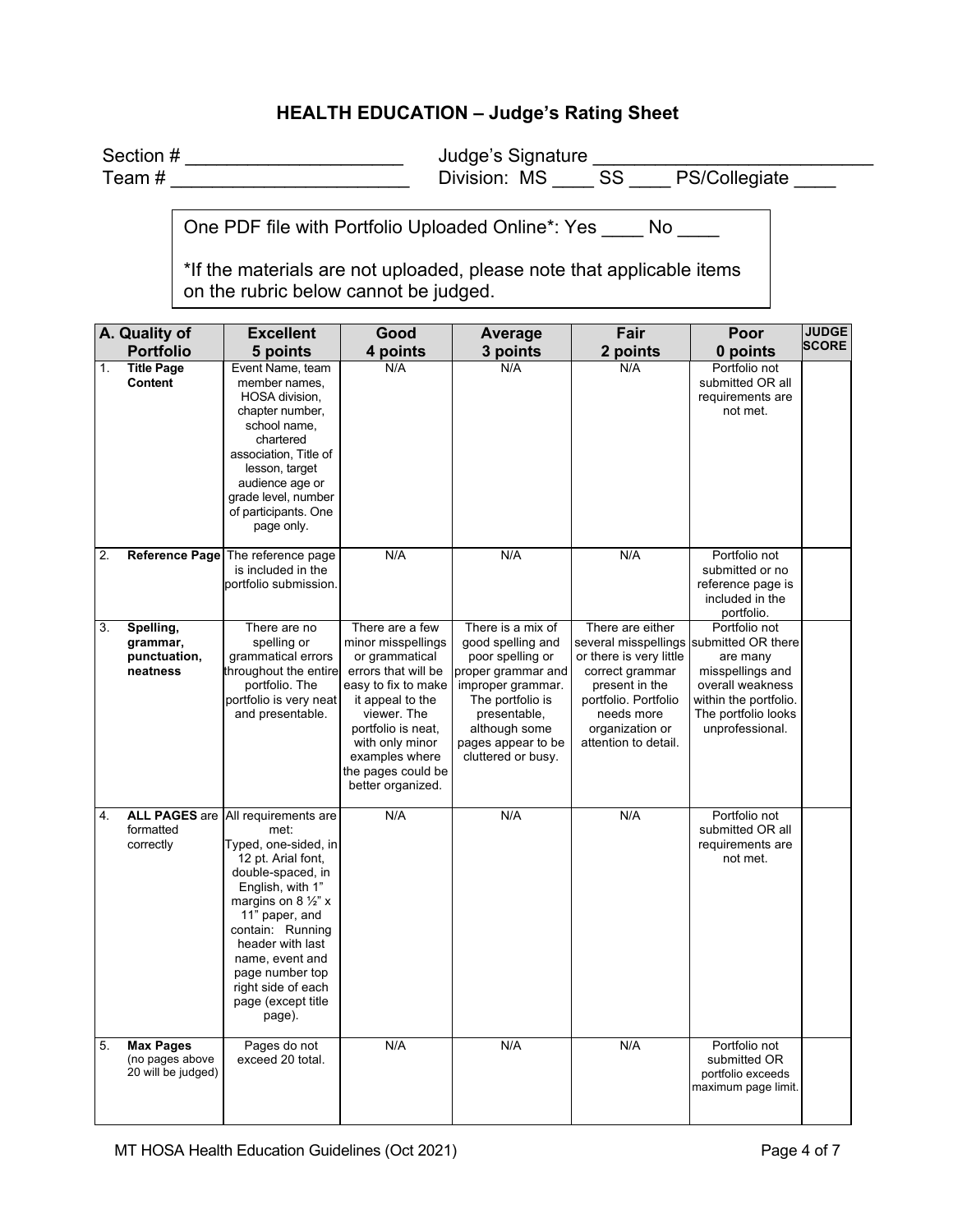| A. Quality of                                    | <b>Excellent</b>                                                                                                                                                                                                                                                                                  | Good                                                                                                                                                         | <b>Average</b>                                                                                                              | Fair                                                                                                                                            | Poor                                                                                                                                                       |                              |
|--------------------------------------------------|---------------------------------------------------------------------------------------------------------------------------------------------------------------------------------------------------------------------------------------------------------------------------------------------------|--------------------------------------------------------------------------------------------------------------------------------------------------------------|-----------------------------------------------------------------------------------------------------------------------------|-------------------------------------------------------------------------------------------------------------------------------------------------|------------------------------------------------------------------------------------------------------------------------------------------------------------|------------------------------|
| <b>Portfolio</b>                                 | 10 points                                                                                                                                                                                                                                                                                         | 8 points                                                                                                                                                     | 6 points                                                                                                                    | 4 points                                                                                                                                        | 0 points                                                                                                                                                   |                              |
| 6. Lesson Plan<br><b>Narrative</b>               | Narrative provides<br>an outstanding<br>description of the<br>goal of the lesson,<br>thoroughly outlining<br>the instruction plan.                                                                                                                                                                | Narrative provides<br>a good description<br>of the goal of the<br>lesson, mostly<br>outlining the<br>instruction plan                                        | Narrative provides<br>an adequate<br>description of the<br>goal of the lesson,<br>fairly outlining the<br>instruction plan. | The narrative<br>somewhat describes<br>the lesson plan goal<br>and plan for<br>instruction.                                                     | Portfolio not<br>submitted OR The<br>lesson plan<br>narrative does not<br>provide a<br>description of the<br>goal or plan for<br>instruction.              |                              |
| 7. Lesson Outline                                | The lesson was<br>clearly defined with<br>key elements, a<br>timed outline, and a<br>detailed explanation<br>of the execution of<br>the lesson. Clear<br>evidence of the<br>lesson is provided.<br>The evidence<br>provided shows the<br>lesson had a strong<br>opening, delivery<br>and closing. | The timed outline<br>provides<br>explanation of the<br>lesson format.<br>Some details are<br>provided to bring<br>the instructional<br>presentation to life. | The lesson outline<br>adequately defines<br>the details of the<br>elements of the<br>lesson.                                | Little evidence of a<br>lesson plan outline is<br>provided.                                                                                     | Portfolio not<br>submitted OR<br>outline is included<br>in the lesson<br>outline. No<br>evidence of the<br>instructional<br>presentation were<br>included. |                              |
| 8. Materials                                     | Exceptional<br>examples of<br>teaching materials<br>(such as lesson<br>handouts, scripts,<br>worksheets,<br>multimedia printouts,<br>photos, etc.) are<br>showcased in this<br>portfolio that<br>highlight the quality<br>of instruction<br>provided during this<br>lesson.                       | The lesson plan<br>materials are good<br>quality. They add<br>value to the<br>portfolio.                                                                     | The materials<br>developed for this<br>lesson are average.<br>They have a basic<br>level of quality.                        | The lesson plan<br>materials need extra<br>attention to make<br>them average<br>quality.                                                        | Portfolio not<br>submitted OR the<br>lesson plan<br>materials were poor<br>quality and did not<br>enhance the<br>portfolio.                                |                              |
| 9. Feedback Tools                                | Exceptional<br>examples of lesson<br>feedback tools (such<br>as tests, written<br>evaluations,<br>surveys, or other<br>items to evaluate<br>audience learning)<br>are showcased in<br>the portfolio and<br>provided feedback<br>from audience<br>members.                                         | Good examples of<br>lesson feedback<br>tools are provided<br>in the portfolio.                                                                               | The examples used<br>to provide feedback<br>were average and<br>could use more<br>attention to detail.                      | The feedback tools<br>used to evaluate<br>lesson plans were<br>not effective.                                                                   | Portfolio not<br>submitted OR no<br>feedback tools were<br>provided.                                                                                       |                              |
| <b>B.</b> Presentation<br>to Judges:             | <b>Excellent</b><br>10 points                                                                                                                                                                                                                                                                     | Good<br>8 points                                                                                                                                             | <b>Average</b><br>6 points                                                                                                  | Fair<br>4 points                                                                                                                                | Poor<br>0 point                                                                                                                                            | <b>JUDGE</b><br><b>SCORE</b> |
| 1. Objectives /<br>accomplishments<br>of project | The activities used<br>in this lesson were<br>detailed with clear<br>objectives and<br>several<br>accomplishments<br>were highlighted in<br>the presentation.                                                                                                                                     | The activities used<br>in this lesson were<br>mostly clear;<br>objectives and<br>accomplishments<br>were highlighted.                                        | The objectives and<br>accomplishments in<br>this lesson were<br>somewhat<br>highlighted in this<br>presentation.            | The objectives were<br>somewhat clear, littlethis lesson were not<br>demonstration of<br>accomplishments<br>was evident in the<br>presentation. | The objectives in<br>clear and there was<br>little evidence of<br>accomplishments<br>made throughout<br>the presentation.                                  |                              |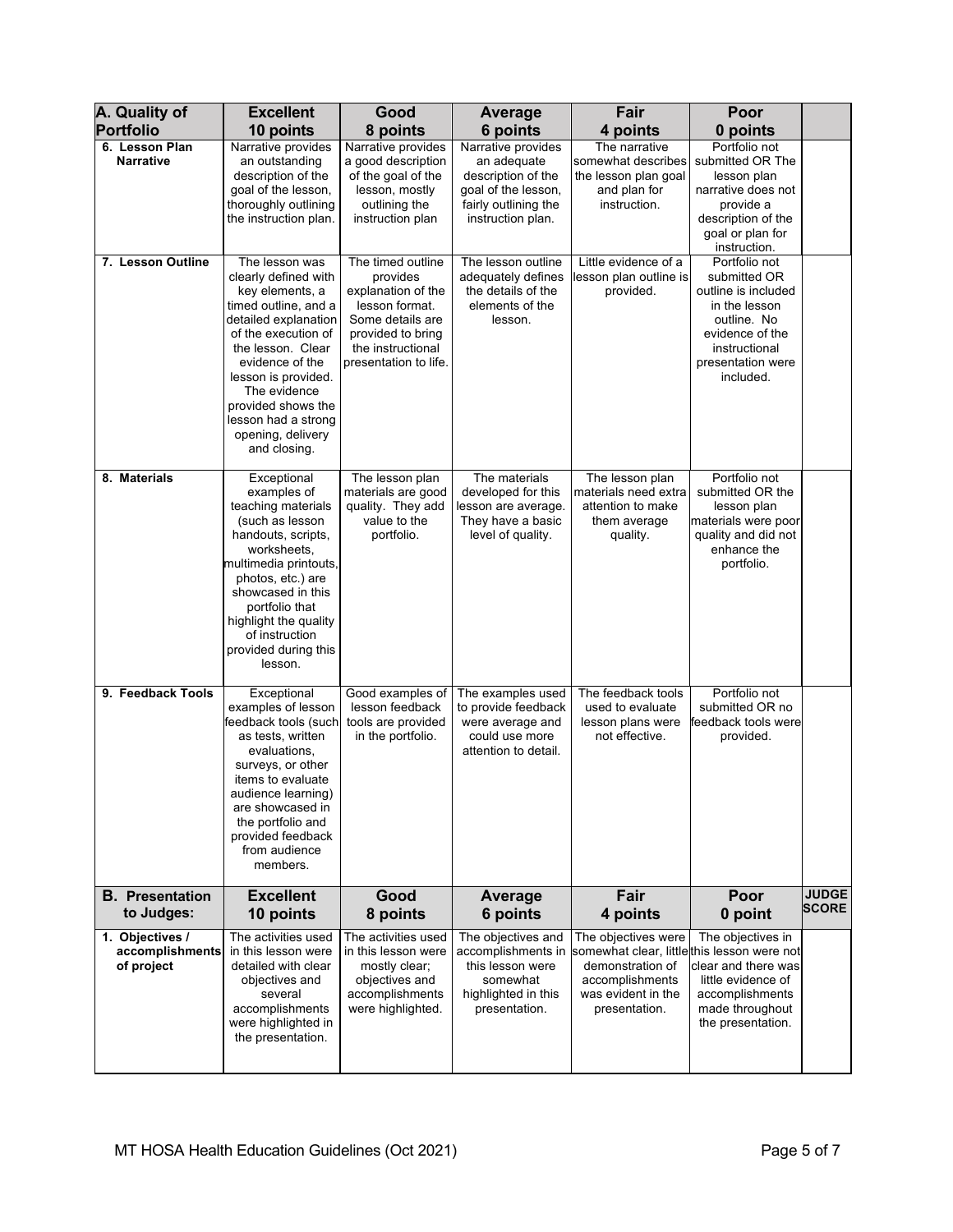| <b>B.</b> Presentation                                                 | <b>Excellent</b>                                                                                                                                                                                                                                                                                                         | Good                                                                                                                                                                                                                                                              | <b>Average</b>                                                                                                                                                                                                                                                                                                           | Fair                                                                                                                                                                   | Poor                                                                                                                                                                                     | <b>JUDGE</b>                 |
|------------------------------------------------------------------------|--------------------------------------------------------------------------------------------------------------------------------------------------------------------------------------------------------------------------------------------------------------------------------------------------------------------------|-------------------------------------------------------------------------------------------------------------------------------------------------------------------------------------------------------------------------------------------------------------------|--------------------------------------------------------------------------------------------------------------------------------------------------------------------------------------------------------------------------------------------------------------------------------------------------------------------------|------------------------------------------------------------------------------------------------------------------------------------------------------------------------|------------------------------------------------------------------------------------------------------------------------------------------------------------------------------------------|------------------------------|
| to Judges:                                                             | 10 points                                                                                                                                                                                                                                                                                                                | 8 points                                                                                                                                                                                                                                                          | 6 points                                                                                                                                                                                                                                                                                                                 | 4 points                                                                                                                                                               | 0 point                                                                                                                                                                                  | <b>SCORE</b>                 |
| 2. Inclusion of<br>media/software                                      | The team effectively<br>described the<br>inclusion of original<br>and/or appropriate<br>media / software in<br>the presentation.                                                                                                                                                                                         | N/A                                                                                                                                                                                                                                                               | The team attempted<br>to describe the<br>original and /or<br>appropriate media /<br>software. More<br>attention to detail is<br>needed to be<br>effective.                                                                                                                                                               | N/A                                                                                                                                                                    | The team did not<br>describe the use of<br>media or software.<br>to support their<br>presentation.                                                                                       |                              |
| <b>C.</b> Presentation<br><b>Delivery</b>                              | <b>Excellent</b><br>5 points                                                                                                                                                                                                                                                                                             | Good<br>4 points                                                                                                                                                                                                                                                  | <b>Average</b><br>3 points                                                                                                                                                                                                                                                                                               | Fair<br>2 points                                                                                                                                                       | Poor<br>0 point                                                                                                                                                                          | <b>JUDGE</b><br><b>SCORE</b> |
| 1. Voice<br>Pitch, tempo,<br>volume, quality                           | Each competitor's<br>voice was loud<br>enough to hear. The<br>competitors varied<br>rate & volume to<br>enhance the<br>speech. Appropriate<br>pausing was<br>employed.                                                                                                                                                   | Each competitor<br>spoke loudly and<br>clearly enough to<br>be understood. The<br>competitor s varied<br>rate OR volume to<br>enhance the<br>speech. Pauses<br>were attempted.                                                                                    | Each competitor<br>could be heard most<br>of the time. The<br>competitors<br>attempted to use<br>some variety in vocal<br>quality, but not<br>always successfully.                                                                                                                                                       | Judges had difficulty<br>hearing<br>/understanding much monotone. Judges<br>of the speech due to<br>little variety in rate or focused during the<br>volume.            | The competitor's<br>voice is too low or<br>struggled to stay<br>majority of<br>presentation.                                                                                             |                              |
| 2. Stage Presence<br>Poise, posture, eye<br>contact, and<br>enthusiasm | Movements &<br>gestures were<br>purposeful and<br>enhanced the<br>delivery of the<br>speech and did not<br>distract. Body<br>language reflects<br>comfort interacting<br>with audience.<br>Facial expressions<br>and body language<br>consistently<br>generated a strong<br>interest and<br>enthusiasm for the<br>topic. | The competitors<br>maintained<br>adequate posture<br>and non-distracting<br>movement during<br>the speech. Some<br>gestures were<br>used. Facial<br>expressions and<br>body language<br>sometimes<br>generated an<br>interest and<br>enthusiasm for the<br>topic. | Stiff or unnatural use<br>of nonverbal<br>behaviors. Body<br>language reflects<br>some discomfort<br>interacting with<br>audience. Limited<br>use of gestures to<br>reinforce verbal<br>message. Facial<br>expressions and<br>body language are<br>used to try to<br>generate enthusiasm<br>but seem somewhat<br>forced. | Most of the<br>competitor's posture<br>body language, and<br>facial expressions<br>indicated a lack of<br>enthusiasm for the<br>topic. Movements<br>were distracting.  | No attempt was<br>made to use body<br>movement or<br>gestures to<br>enhance the<br>message. No<br>interest or<br>enthusiasm for the<br>topic came through<br>in presentation.            |                              |
| 3. Diction*,<br>Pronunciation**<br>& Grammar                           | Delivery emphasizes<br>and enhances<br>message. Clear<br>enunciation and<br>pronunciation. No<br>vocal fillers (ex:<br>"ahs," "uh/ums," or<br>"you-knows"). Tone<br>heightened interest<br>and complemented<br>the verbal message.                                                                                       | Delivery helps to<br>enhance message.<br>Clear enunciation<br>and pronunciation.<br>Minimal vocal fillers<br>(ex: "ahs,"<br>"uh/ums," or "you-<br>knows"). Tone<br>complemented the<br>verbal message                                                             | Delivery adequate.<br>Enunciation and<br>pronunciation<br>suitable. Noticeable<br>verbal fillers (ex:<br>"ahs," "uh/ums," or<br>"you-knows")<br>present. Tone<br>seemed inconsistent<br>at times.                                                                                                                        | Delivery quality<br>minimal. Regular<br>verbal fillers (ex:<br>"ahs," "uh/ums," or<br>"you-knows")<br>present. Delivery<br>problems cause<br>disruption to<br>message. | Many distracting<br>errors in<br>pronunciation<br>and/or articulation.<br>Monotone or<br>inappropriate<br>variation of vocal<br>characteristics.<br>Inconsistent with<br>verbal message. |                              |
| 4.<br>Team<br><b>Participation</b>                                     | Excellent example of<br>shared collaboration<br>in the presentation<br>of the project. Each<br>team member spoke<br>and carried equal<br>parts of the project<br>presentation.                                                                                                                                           | All but one person<br>on the team was<br>actively engaged in<br>the project<br>presentation.                                                                                                                                                                      | The team worked<br>together relatively<br>well. Some of the<br>team members had<br>little participation.                                                                                                                                                                                                                 | The team did not<br>work effectively<br>together.                                                                                                                      | One team member<br>dominated the<br>project<br>presentation.                                                                                                                             |                              |